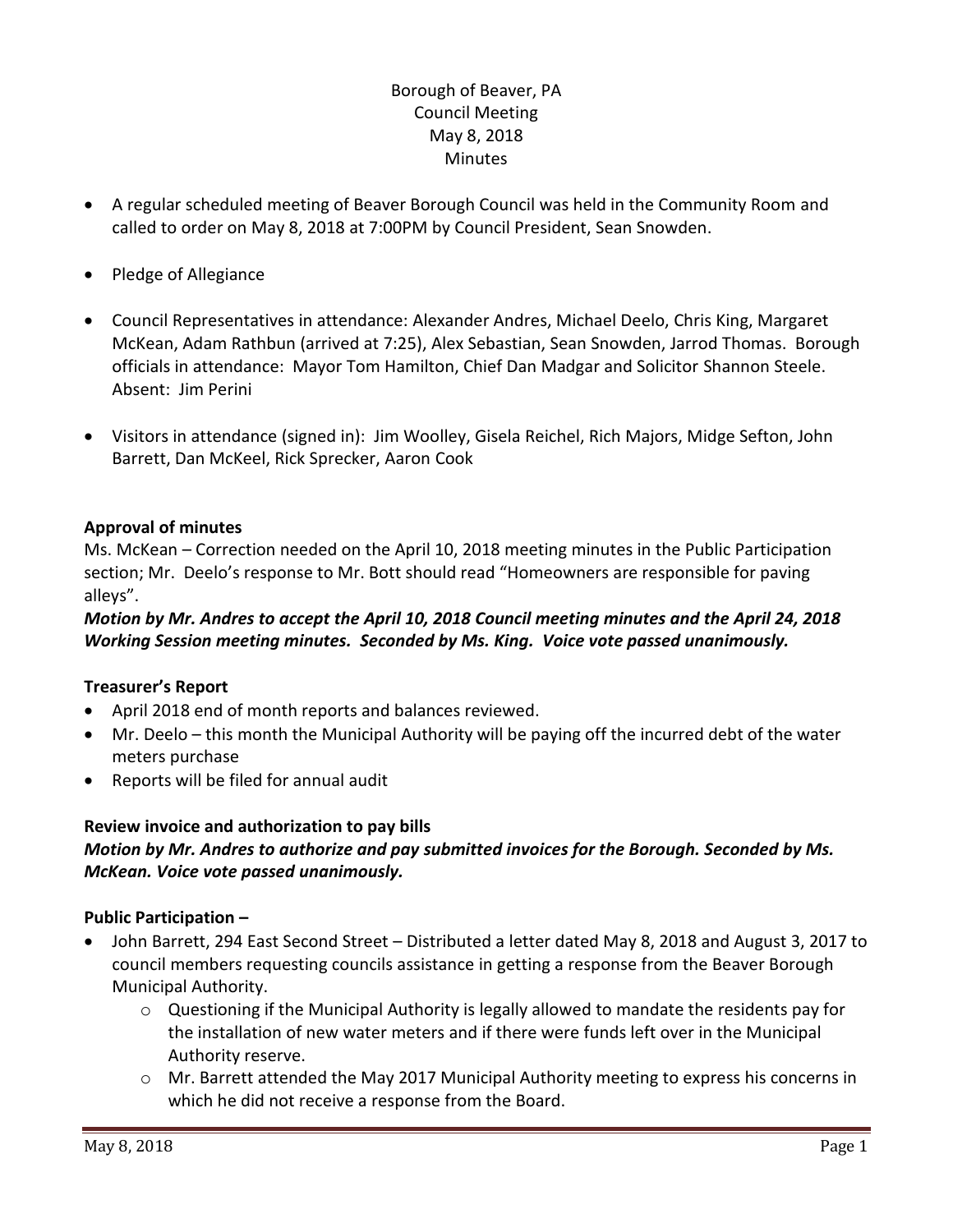- $\circ$  Mr. Barrett was contacted in December 2017 from the Municipal Authority Solicitor via phone with a proposal from the Municipal Authority which he stated he did not accept. The only acceptance will be not to pay for the meter or the installation.
- $\circ$  Mr. Snowden Requested the Borough Solicitor contact the Municipal Authority Solicitor to have a response letter to Mr. Barrett as soon as possible.
- Rich Majors, 694  $5<sup>th</sup>$  Street
	- $\circ$  Sidewalks in the Business District are too crowded with restaurants having tables on them
		- Mr. Andres stated restaurants are to keep a 3' throughway. Mr. Sprecker will stop by the restaurants reminding them of the ordinance.
	- o Dogs are in the parks without leaches
- Mr. Sprecker will remind the residents of the ordinance requiring dogs be on a leach Joleen Vongray, 1185  $7<sup>th</sup>$  Street – Stated even though they have a permit to build their garage, they were instructed to stop construction since an ordinance was not put into place.
	- o Solicitor Steele
		- **EXE** Amendments to the ordinance passed by council in the past were not properly advertised nor did council legislate on it.
		- As of January 2018 she and her firm represent Beaver Borough. They have drafted the revised ordinance. The next step is for the Beaver County Planning Commission to review. They have 45 days to review then a public meeting will be scheduled.
			- Borough Engineer and Planning Commission have reviewed and removed some sections that require additional discussion and public participation.
		- Solicitor Fedeles spoke to the Vongray's attorney and stated the foundation can be put in as long as the height of the structure does not exceed 22' high.
		- *Motion by Mr. Deelo to approve as pending legislation, the amendments to the Beaver Borough Zoning Ordinance as recommended by the Beaver Borough Planning Commission and reviewed by Engineer and Solicitor with the requisite review to be given to the Beaver County Planning Commission and proper advertisement and public hearing. Seconded by Mr. Sebastian.*
			- Ms. McKean Concerned with the process of not advertising and giving the neighbors an opportunity to address their concerns unless this situation is an exception.
				- $\circ$  Solicitor Steele This was passed two years ago and was acted upon. This is not a comprehensive change to the ordinance.
				- o Mr. Snowden Vongray's applied for the permit and was approved with the height of 22'.
		- *Roll call vote: Mr. Thomas – Yes, Ms. McKean – Yes, Mr. Andres – Yes, Ms. King – Yes, Mr. Sebastian – Yes, Mr. Rathbun – Yes, Mr. Deelo – Yes, Mr. Snowden – Yes. Motion passed on the indicated roll call vote, 8-0.*
- Aaron Cook, 459 Commerce Street
	- o Crowded parking in the area. Asked for permit parking to be extended past Canal Street towards 5<sup>th</sup> Street
		- Mr. Madgar stated court house employees should be parking in the parking garage. Asked Mr. Cook if he could provide a couple license plates of cars that continue to park there during working hours.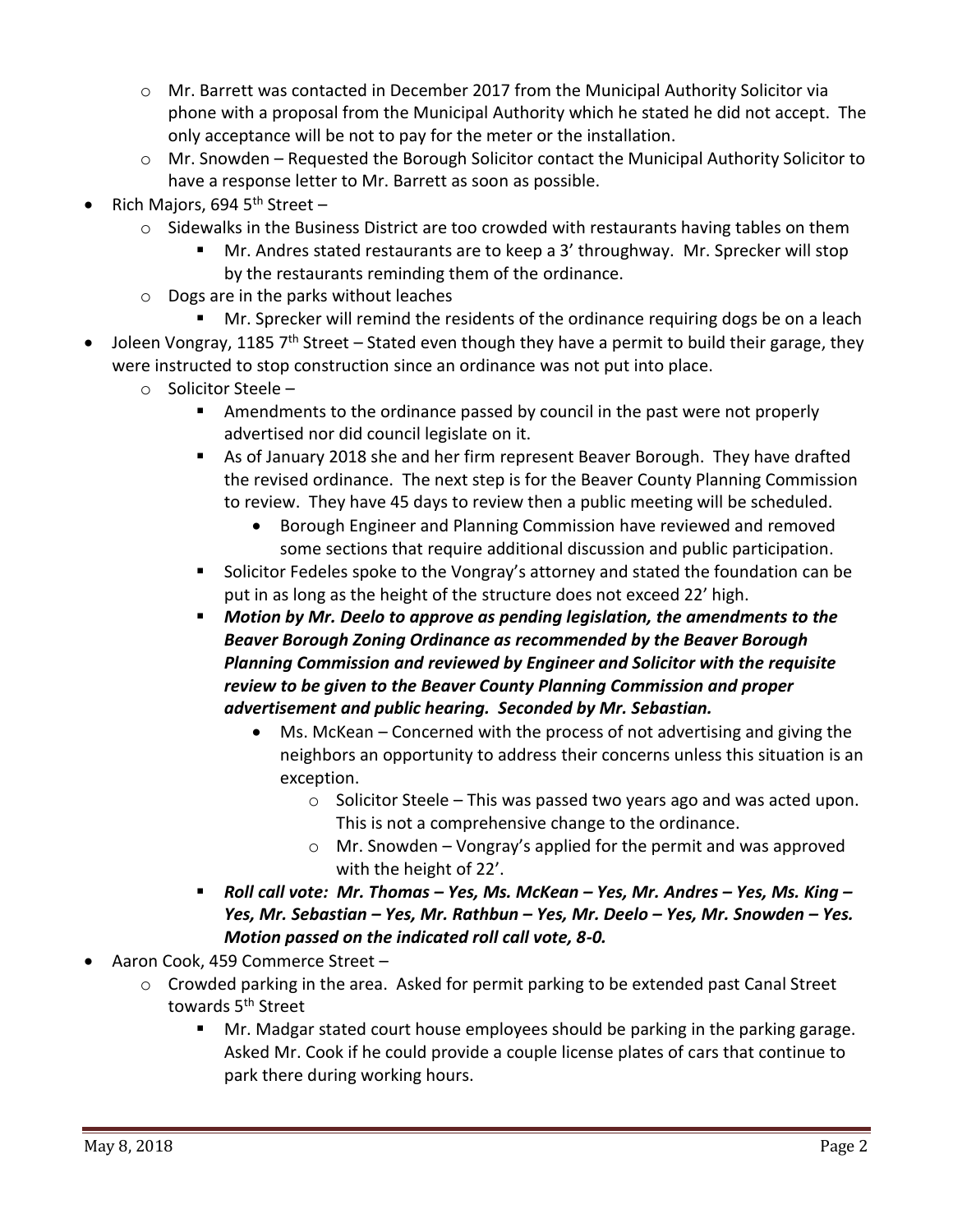- $\circ$  Some old street signs that were taken down, the posts are still in the ground causing a safety hazard.
	- Mr. Madgar stated he will look into the issue to have them removed.

Mr. Snowden announced there will be an Executive Session regarding real estate and personnel. Motions are not expected after the Executive Session.

## **Reports – Commissions / Authorities**

**Council of Governments (COG) –** No report

**Business District Authority - Inactive** 

### **Civil Service Commission –** Reported by Midge Sefton

- Met today to review the six applications received of which all six met the standards
	- $\circ$  May 19, 2018 Physical Agility test
	- o June 5, 2018 Written test

### **Zoning Hearing Board (ZHB) –** No report

### **Planning Commission – No report**

April 16, 2018 meeting minutes enclosed in council packet

### **Tree Commission –** No report

- Mr. Madgar stated 8 trees in the Business District have been planted; Additional trees will be delivered through next week.
- Ms. King asked if the sprinkler system could be tested in the Business District
- Mr. Snowden and Ms. McKean Arbor Day was a success. Appreciate the Shade Tree Commission, students that presented poems and drawings as well as all the volunteers for their hard work.
- Mr. Thomas asked if a letter was mailed to the Shade Tree Commission regarding denials of removing trees.
	- o Solicitor Steele Yes, letter was mailed requesting copies of denials be mailed to council
	- $\circ$  Mr. Madgar Once we receive a copy of the denial letter he and the Code Enforcement Officer will look into the situation
	- o Mayor Hamilton- Appreciates all the volunteers on the Shade Tree Commission

### **Code Enforcement Officer Report –** Reported by Mr. Sprecker

- April 2018 report enclosed in council packet
- Some residents are unaware of the chicken ordinance

### **Historic Architectural Review Board (HARB) –** No report

- February 22, 2018 meeting minutes enclosed in council packet
- Ms. McKean Last meeting was held on April 26, 2018 regarding a Historic Preservation Plan for Beaver's National Historic District. Considering guidelines for major renovations and new construction in the Historic District.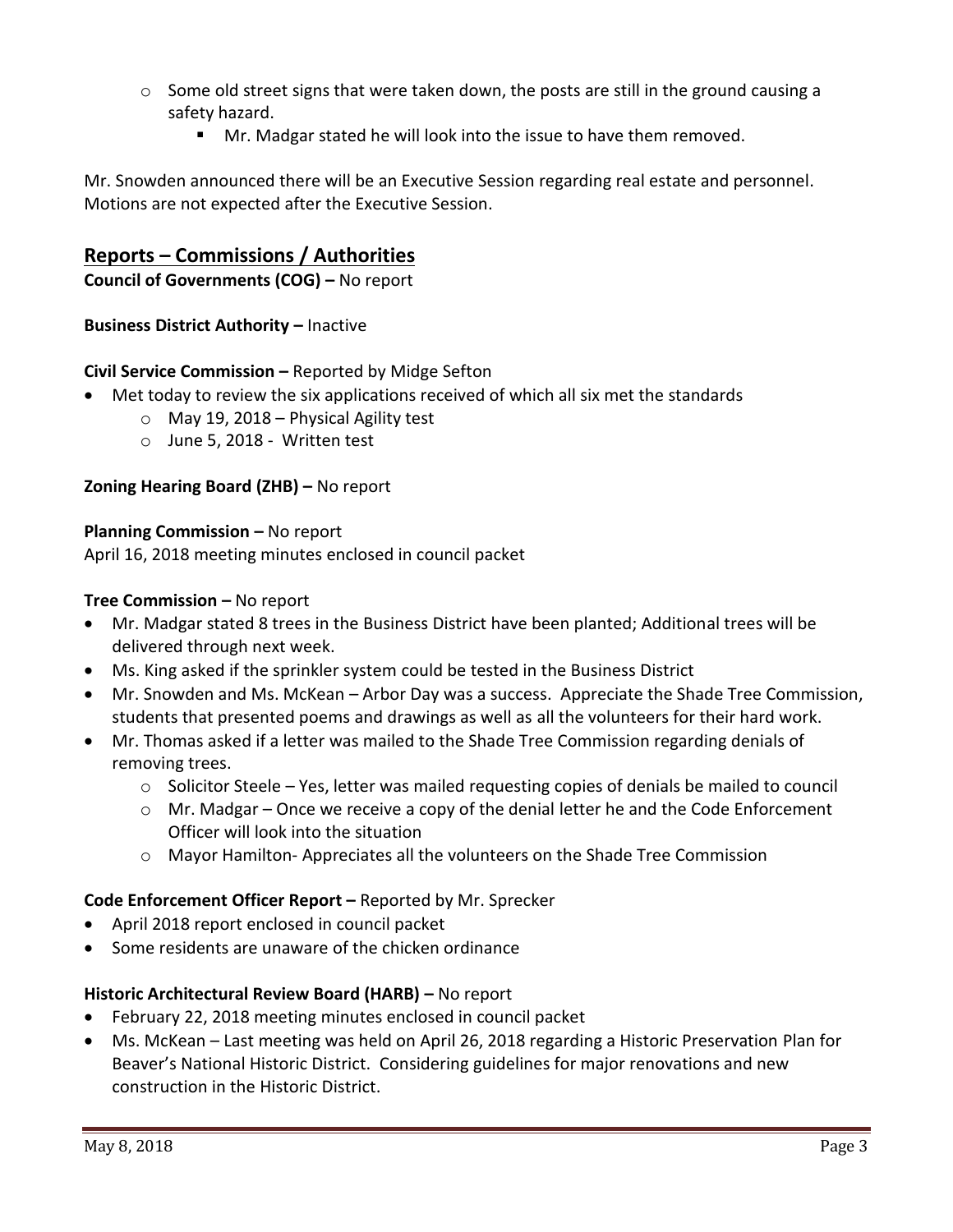# **Municipal Authority –** Reported by Mr. Rathbun

April 18, 2018 meeting minutes enclosed in council packet

### **Council Committee Reports**

**Public Safety/Code Enforcement –** No report

**Finance –** No report

#### **Highway –** No report

Mr. Thomas stated since the Columbia Gas contract is completed, the sidewalk bid and paving bid can be prepared and advertised

### **General Government –** No report

Mr. Deelo stated a citizen contacted him to set up a meeting regarding the possibility of organizing funding to have entertainment throughout the Business District, he will keep council informed.

#### **Code Enforcement –** No report

#### **Recreation –** No report

- Mr. Thomas asked if there was any decision made regarding the possibility of a new basketball court and the upkeep of the volleyball courts in Shaw Park
	- $\circ$  Mr. Madgar stated the Dr. Guzetti was given the cost estimate of the basketball court in February. He will contact them to see if they have reviewed the proposal and report back to council.
	- o Mr. Madgar will contact the school to see if they use the volleyball courts and if so, will discuss the maintenance of them.

### **Reports**

### **Manager's Report –** Reported by Chief Madgar

- Reviewed the March 2018 Managers report
- Pipe ruptured in the police department, approximately 2" of water in the office and cell area. The insurance carrier was contacted.
- Met with Vanport Municipal Authority regarding the salt shed. Our Engineer is completing the drawings to forward to our Solicitor to write up an agreement. Will keep council informed.
- Mayor of Industry stated he would like to extend the current police contract ending in 2019 for another 5 years.
	- $\circ$  Pushed out until 2023 with \$5,000 yearly increase ending at \$208,000 which is equivalent to 4 mill of taxes
	- $\circ$  Industry and Vanport contracts generate approximately 7 mill of taxes
	- o Mr. Thomas asked if \$5,000 is enough of an increase and if a 5 year contract is standard or should it be a 2 year contract
		- Solicitor Steele  $-5$  year contract is standard, however there is a Pull Out clause with a 90 day written notice in the contract.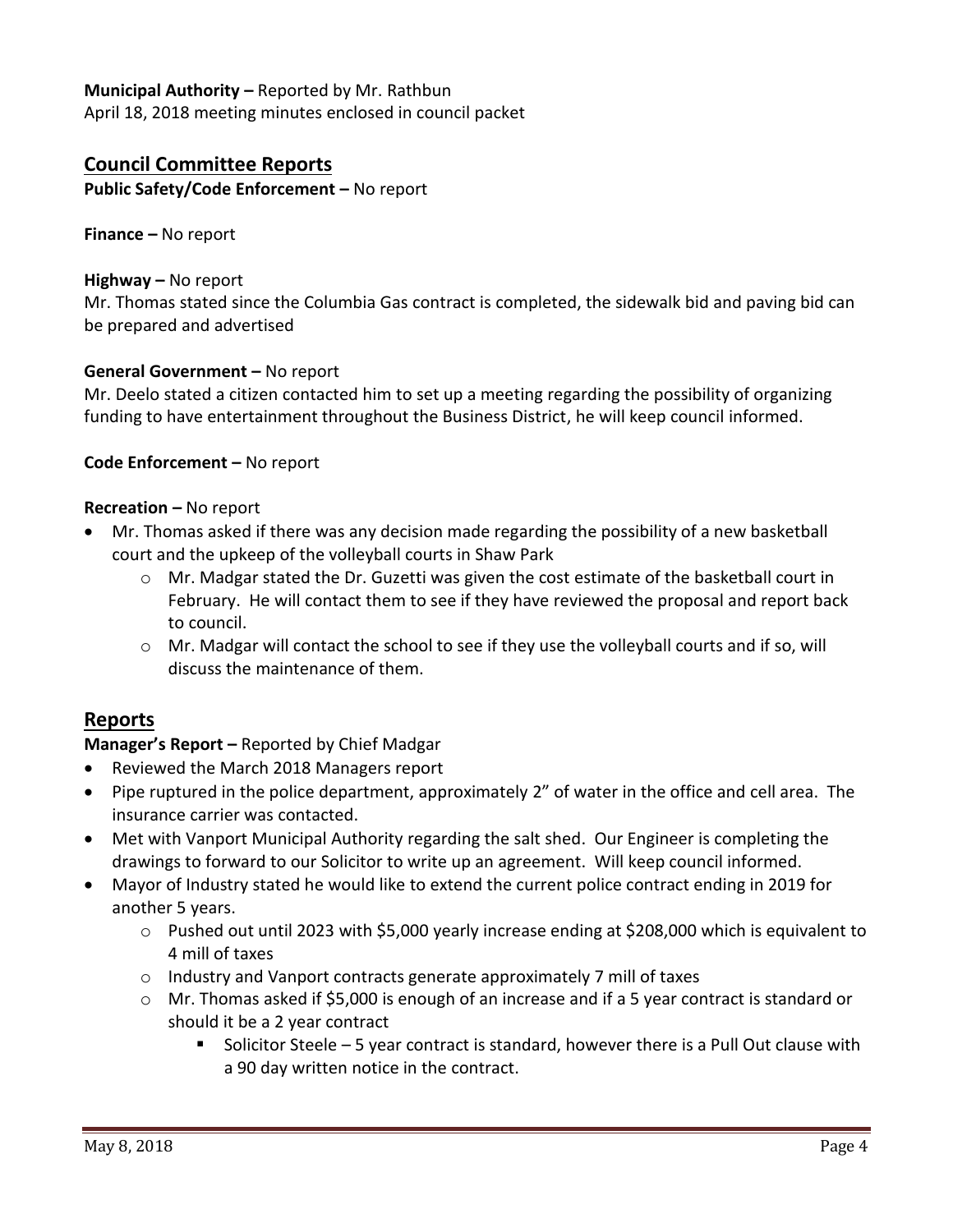- $\circ$  In the last 14 years the Borough has raised taxes 6 mills generating \$300,000. We estimate our costs going up approximately \$80,000 to \$100,000 a year.
- o Will discuss further during the work session
- Betty Burk stated the new Beaver Life magazine is very nice, an asset to the community

### **President's Report –** Reported by Sean Snowden

Quay Park Committee – First meeting is scheduled for June  $4<sup>th</sup>$  at 7:00PM. Three members of council are on the committee. Council authorized money for the study, the committee needs to see if money can be raised for the improvements.

**Mayor Hamilton –** No report

**Police Chief Madgar –** No report

**Fire Department –** No report

### **Emergency Management Coordinator - No report**

**Borough Engineer –** April 2018 monthly report enclosed in council packet

#### **Solicitor Report –**

Finalized the Columbia Gas contract for reconstruction of curbs and sidewalks. Commends Dan Martone for his time and technical aspects regarding the funds to be reimbursed to the borough. He also assisted her with the language in the agreement with is now ready to be signed.

### **Old Business**

**Motion – Spring Lane Sign**

*Motion by Mr. Thomas that following the recommendation of the Planning Commission "Beaver Street" be added to the street sign at the northwest corner of Fifth Street and Spring Lane. Seconded by Ms. McKean. Voice vote passed unanimously.*

### **New Business**

**Motion – Shade Tree Commission – Resignation** 

*Motion by Ms. King that Beaver Borough Council accept Frank Blaskowitz letter of resignation as a Shade Tree Commission member effective May 1, 2018. Seconded by Mr. Rathbun. Voice vote passed unanimously.*

**Motion – QuickBooks / intuit – Primary Contact**

*Motion by Mr. Andres that Beaver Borough Council approve Debbie Hindman to be the Primary Contact for QuickBooks / intuit effective May 1, 2018. Seconded by Ms. McKean. Voice vote passed unanimously.*